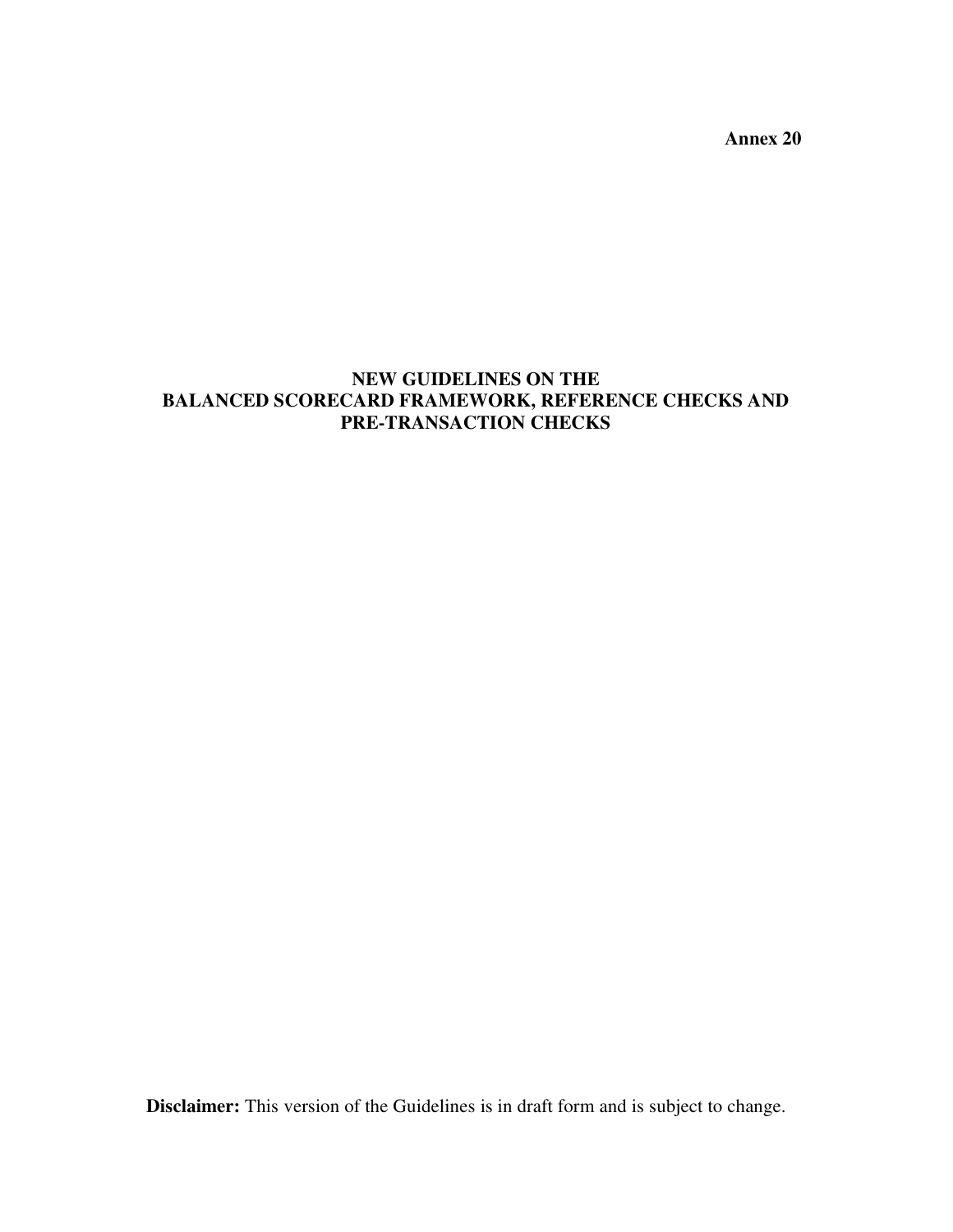## **GUIDELINES ON THE BALANCED SCORECARD FRAMEWORK, REFERENCE CHECKS AND PRE-TRANSACTION CHECKS**

#### **Purpose of these Guidelines**

1 These Guidelines are issued pursuant to section 64 of the Financial Advisers Act (Cap. 110) ["FAA"]. They apply to all licensed financial advisers and exempt financial advisers, other than a financial adviser in respect of the activities, recommendations or transactions set out under regulation 34A of the Financial Advisers Regulations ["FAR"].

2 The Notice on Requirements for the Balanced Scorecard Framework and Independent Sales Audit Unit [FAA-Nxx] ("the Notice") sets out the requirements for the Independent Sales Audit Unit and the design and operation of the balanced scorecard framework which financial advisers shall put in place in their remuneration structures for their representatives and supervisors. These Guidelines are intended to provide general guidance on some of the requirements in the Notice, such as the posttransaction checks and classification of infractions by the Independent Sales Audit Unit. In addition, these Guidelines set out the measures to be applied to existing and newly recruited representatives and supervisors who have been assigned a balanced scorecard grade E, as well as obtaining and sharing of information on the representatives' and supervisors' balanced scorecard grades during reference checks. The Guidelines also set out the Authority's expectation for financial advisers to conduct pre-transaction checks to minimise the impact of the balanced scorecard framework on representatives and supervisors. The Authority may rely on a financial adviser's failure to comply with these Guidelines to establish or negate any liability in question in relation to any proceeding under the Notice.

3 These Guidelines should be read in conjunction with the provisions of the FAA, the FAR, as well written directions, notices, codes and other guidelines that the Authority may issue from time to time.

## **Definition**

4 For the purposes of these Guidelines:

"financial adviser" means a licensed financial adviser or an exempt financial adviser;

"selected client" means a client who meets any two of the following criteria –

- (a) is 62 years of age or older;
- (b) is not proficient in spoken or written English<sup>1</sup>; or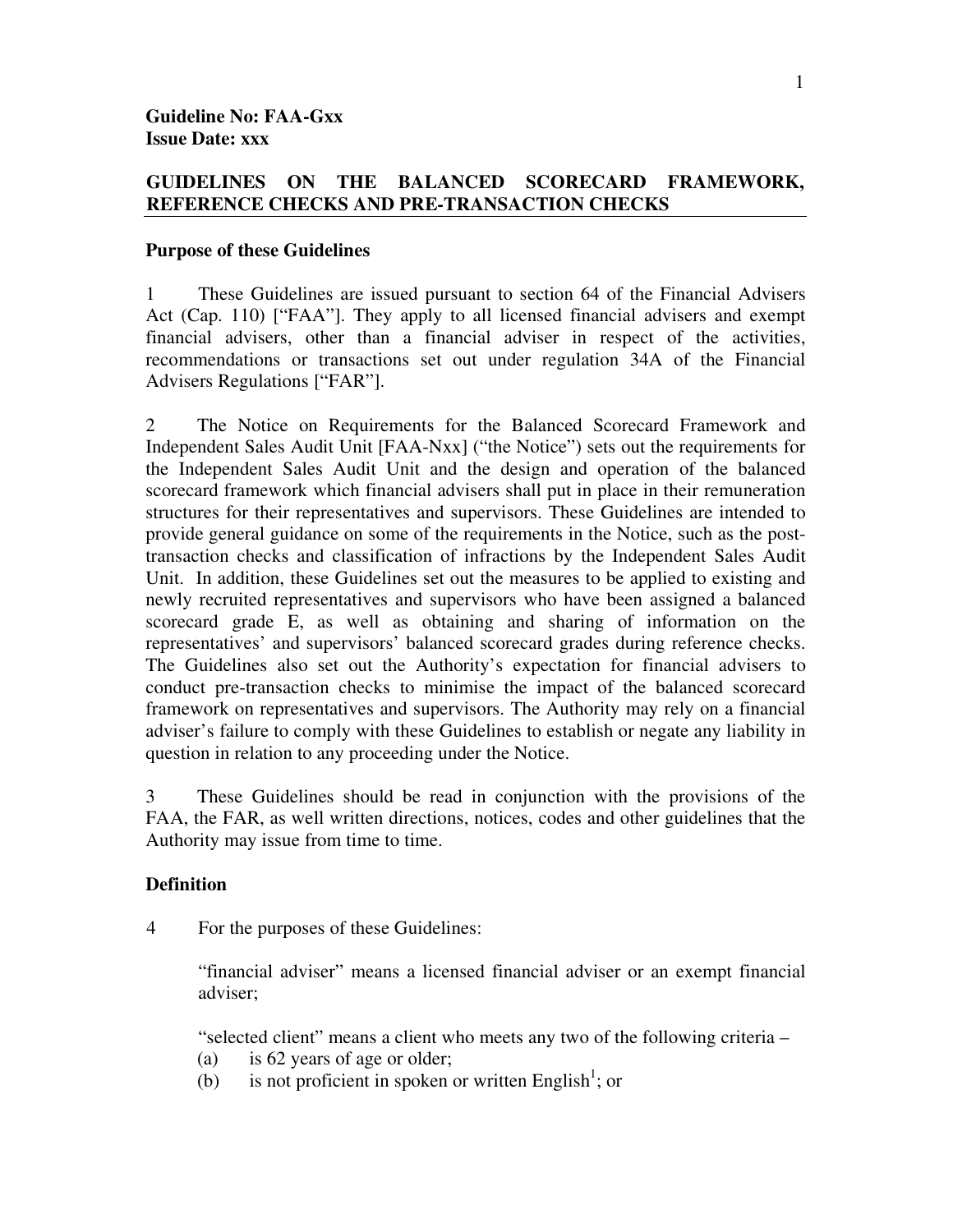(c) has secondary education or below.

5 The terms used in these Guidelines shall, except where expressly defined in these Guidelines or the context otherwise requires, have the same meanings as defined in the FAA, FAR, the Notice on Recommendations on Investment Products [FAA-N16] and the Notice.

# **Guidance on post-transaction checks carried out by the ISA Unit**

6 Paragraph 4.4.1 of the Notice provides that a financial adviser has to require its ISA Unit to carry out and complete post-transaction checks on sampled transactions in every calendar quarter. Annex 1 and Annex 2 to these Guidelines set out the minimum standards expected of the ISA Unit when carrying out post-transaction checks.

7 The ISA Unit may incorporate other assessment criteria in the documentation review or additional questions in the client surveys.

8 The ISA Unit should conduct client surveys via phone calls, face-to-face interactions with a client or in a written or electronic form ("written surveys") which is sent to a client. In respect of phone calls with a client, a financial adviser may treat a client survey as being closed if the financial adviser is unable to reach the client after three unsuccessful call attempts. In respect of written surveys, a financial adviser may treat a written survey as being closed if the financial adviser does not receive any response from the client within one month from the date the written survey is sent.

9 Every financial adviser should strongly encourage its clients to participate in client surveys. Where a client of a representative refuses to participate in a client survey, the representative should not be penalised for the client's non-participation. On the other hand, a financial adviser should be vigilant and put in place controls and processes to guard against its representatives advising their clients or acting in a manner in which may cause their clients, to not participate in client surveys.

## **Classification of infractions**

 $\overline{a}$ 

10 Paragraph 4.5 of the Notice provides that a financial adviser shall ensure that the ISA Unit classifies every infraction committed by a representative as either a Category 1 infraction or Category 2 infraction. Examples of Category 1 infractions in relation to each non-sales KPI are as set out in Annex 3 to these Guidelines. For the avoidance of doubt, these examples are illustrative and are not exhaustive.

<sup>&</sup>lt;sup>1</sup> Paragraph 4(b) does not apply if the representative provided the financial advisory services to the client in a language (other than English) which the representative and the client are proficient in and all sales documentation provided to the client is written in that language.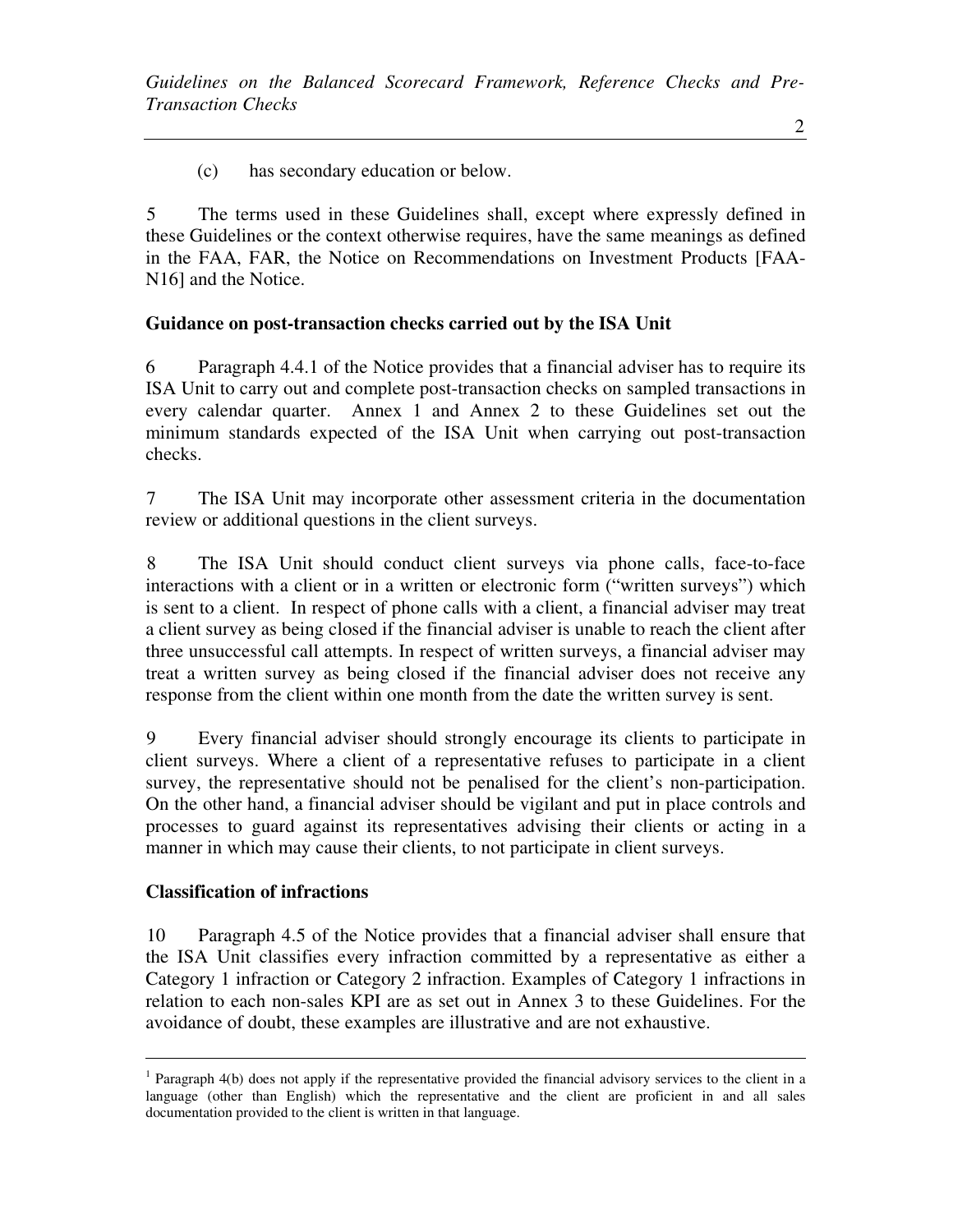11 A financial adviser should ensure that the ISA Unit assesses every infraction based on its own merits and circumstances (including any aggravating or mitigating factors) in determining whether the infraction should be classified as a Category 1 infraction or Category 2 infraction. Where the ISA Unit uncovers minor lapses or administrative oversights in relation to a sampled transaction, a finding from a mystery shopping exercise or a complaint, which do not affect clients' interest, the ISA Unit should not consider such minor lapses or administrative oversights as infractions.

12 Notwithstanding that infractions uncovered will affect the remuneration of representatives and supervisors, a financial adviser should also review whether to take appropriate disciplinary action against such representatives who have committed infractions or against the supervisors of such representatives.

# **Representatives and supervisors assigned balanced scorecard grade E under the balanced scorecard framework**

13 A financial adviser should place every representative who is assigned a balanced scorecard grade E in a calendar quarter (the "E representative") under close supervision. The chief executive officer of a financial adviser or any person designated by the chief executive officer (other than a supervisor) should have oversight of the close supervision of every E representative.

14 For the purposes of paragraph 13 of these Guidelines, the close supervision of an E representative should include:

- (a) placing the E representative under the supervision of a supervisor who has been assigned a balanced scorecard grade A in the preceding two consecutive calendar quarters, and having the supervisor accompany the E representative during the advisory and sales process for a minimum period of three months; and
- (b) ensuring the ISA Unit conducts full-scale independent checks on every recommendation made to or transaction effected with (as the case may be), a client by the E representative for a minimum period of three months.

15 A financial adviser should not allow an E representative to perform any supervisory or managerial role for a period of at least one year from the date he was assigned the balanced scorecard grade E.

16 Where a supervisor has been assigned a balanced scorecard grade E in any calendar quarter by a financial adviser, the financial adviser should conduct a review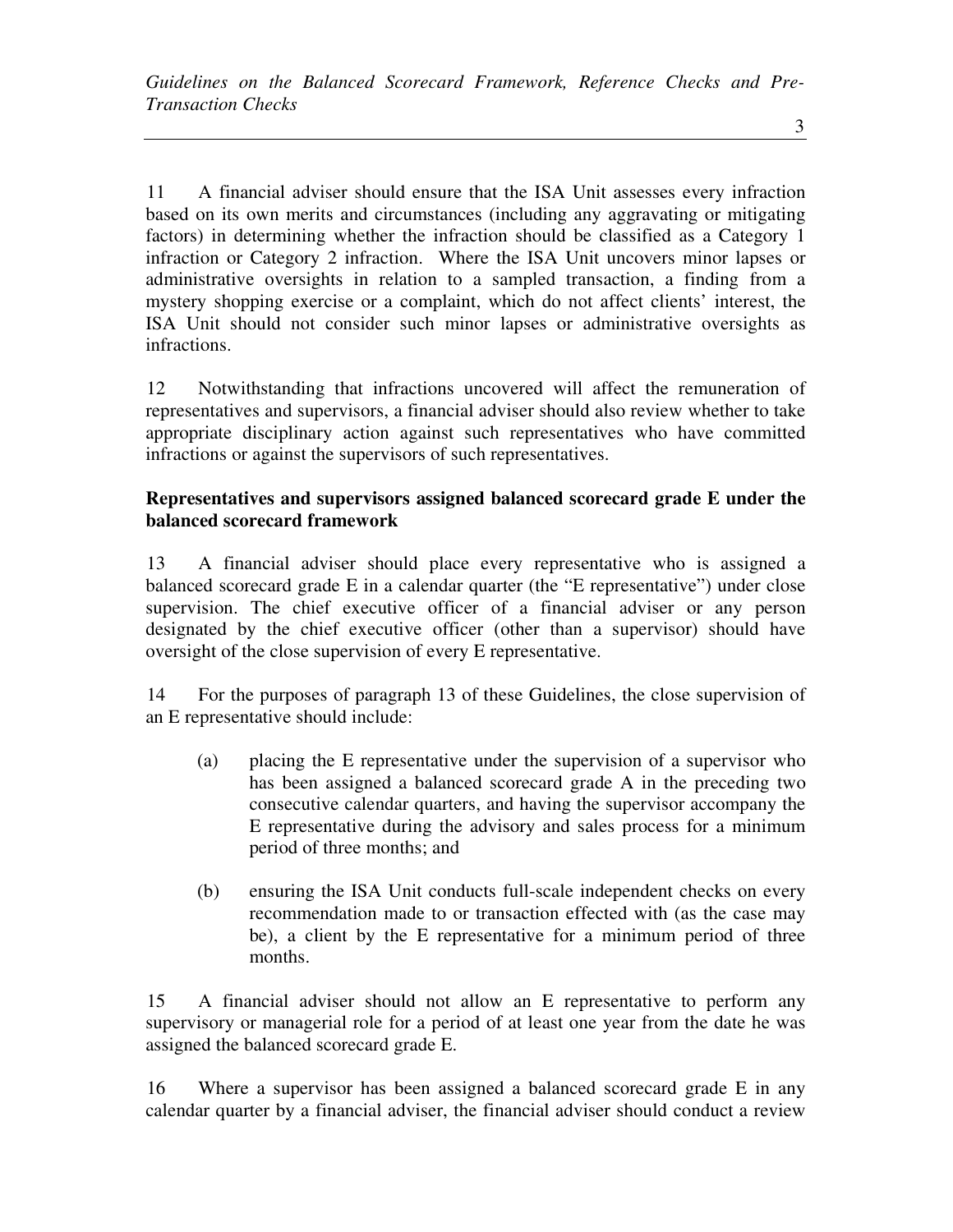to ascertain whether the supervisor's oversight of the representatives under his supervision or management is adequate, and if necessary, reduce the number of representatives under the supervisor's supervision or management. A financial adviser should also not allow a supervisor who has been assigned a balance scorecard grade E for two consecutive calendar quarters to perform any supervisory or managerial role for a period of at least one year from the date of which the supervisor was assigned his second consecutive balanced scorecard grade E.

17 Where a supervisor has been assigned a balanced scorecard grade E in any calendar quarter, the chief executive officer or a designated person is also responsible for the review of the adequacy of the supervisor's oversight of the representatives under his supervision or management. For the avoidance of doubt, the chief executive officer remains ultimately responsible for the oversight of the close supervision of every E representative or every supervisor who is assigned a balanced scorecard grade E. In addition, a financial adviser should assess the fitness and propriety of E representatives or supervisors who are assigned a balanced scorecard grade E and if necessary, take appropriate disciplinary action against such E representatives and supervisors.

# **Reference checks on representatives and supervisors**

18 When a financial adviser conducts reference checks on an individual whom the financial adviser intends to recruit as a representative or supervisor and who had previously been a representative or supervisor for another financial adviser, the financial adviser should request from the individual's previous principal, the balanced scorecard grades which were assigned to the individual in the final 4 calendar quarters of his tenure with his previous principal.

19 When a financial adviser ("first-mentioned adviser") receives a request for a reference check from another financial adviser ("second-mentioned adviser") in respect of an individual, the first-mentioned adviser should disclose to the second mentioned adviser the balanced scorecard grades which were assigned to the individual when he was a representative of or supervisor for the first-mentioned adviser. For the avoidance of doubt, where an individual was acting as a representative of and supervisor for a financial adviser and assigned balanced scorecard grades in both capacities, the financial adviser should disclose both sets of balanced scorecard grades when responding to reference checks requests by prospective principals of the individual.

# **Recruitment of representatives and supervisors assigned balanced scorecard grade E under the balanced scorecard framework**

20 As part of the recruitment process of a representative or supervisor, a financial adviser should take into consideration the balanced scorecard grades which were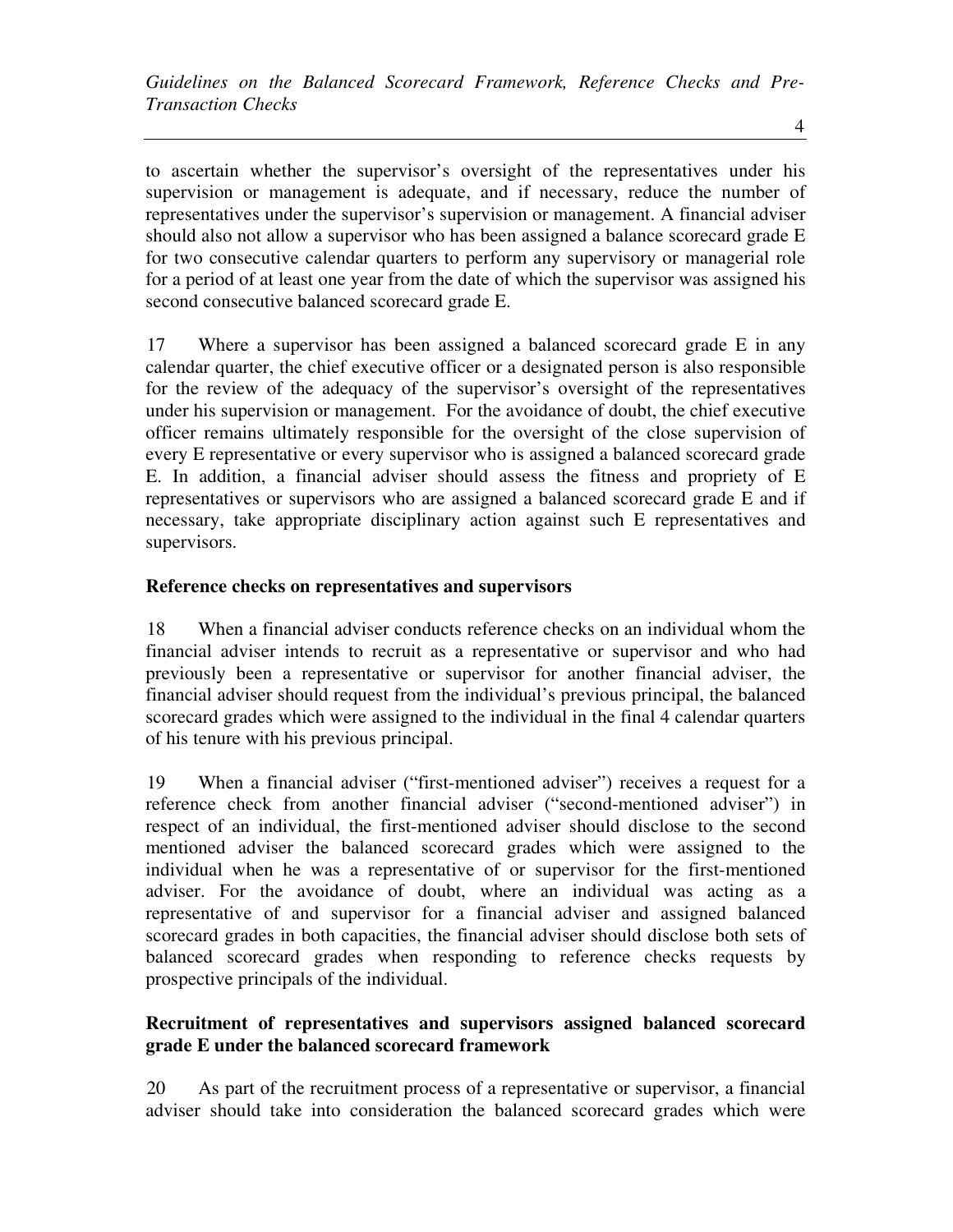assigned by the previous principal of an individual in his capacity as a representative or supervisor, and should satisfy itself that the individual is fit and proper to carry out his duties as a representative or supervisor.

21 Where a financial adviser intends to recruit or recruits an individual with a balanced scorecard grade E in the final 4 calendar quarters of the individual's tenure with his previous principal as a representative, the financial adviser should observe paragraphs 14 and 15 of these Guidelines, and ensure that the individual does not perform any supervisory or managerial role for a period of at least one year from date of his appointment as a representative. A financial adviser should not recruit any individual with a balanced scorecard grade E in the final 4 calendar quarters of his tenure with his previous principal, as a supervisor.

# **Pre-transaction checks by supervisors**

22 A financial adviser should instil a strong culture of fair dealing where representatives conduct proper fact-finds and risk profiling analysis, so as to provide their clients with quality advice and appropriate recommendations. Besides carrying out and completing post-transaction checks under the balanced scorecard framework, a financial adviser should institute controls to check that its representatives have followed through the financial adviser's prescribed advisory and sales process, including the proper collection of information from customers and documentation of the representatives' basis of recommendation, and that the representatives' recommendations meet the needs of the clients before a transaction is submitted to product manufacturers for processing and execution ("pre-transaction stage").

23 In this regard, a financial adviser should require its supervisors to review all the documentation and basis of every recommendation made or transaction handled by their representatives during the pre-transaction stage ("pre-transaction checks"). Pretransaction checks would help to minimise the impact of the balanced scorecard framework on representatives as any infraction uncovered by a supervisor during pretransaction checks are not factored into the balanced scorecard framework and will not affect the remuneration of the representatives as well as that of the supervisors.

- 24 Pre-transaction checks should include:
	- (a) Documentation review A supervisor should review all documentation, including fact-find, needs analysis and basis of every recommendation made by a representative

under the supervisor's supervision or management.

(b) Client call-back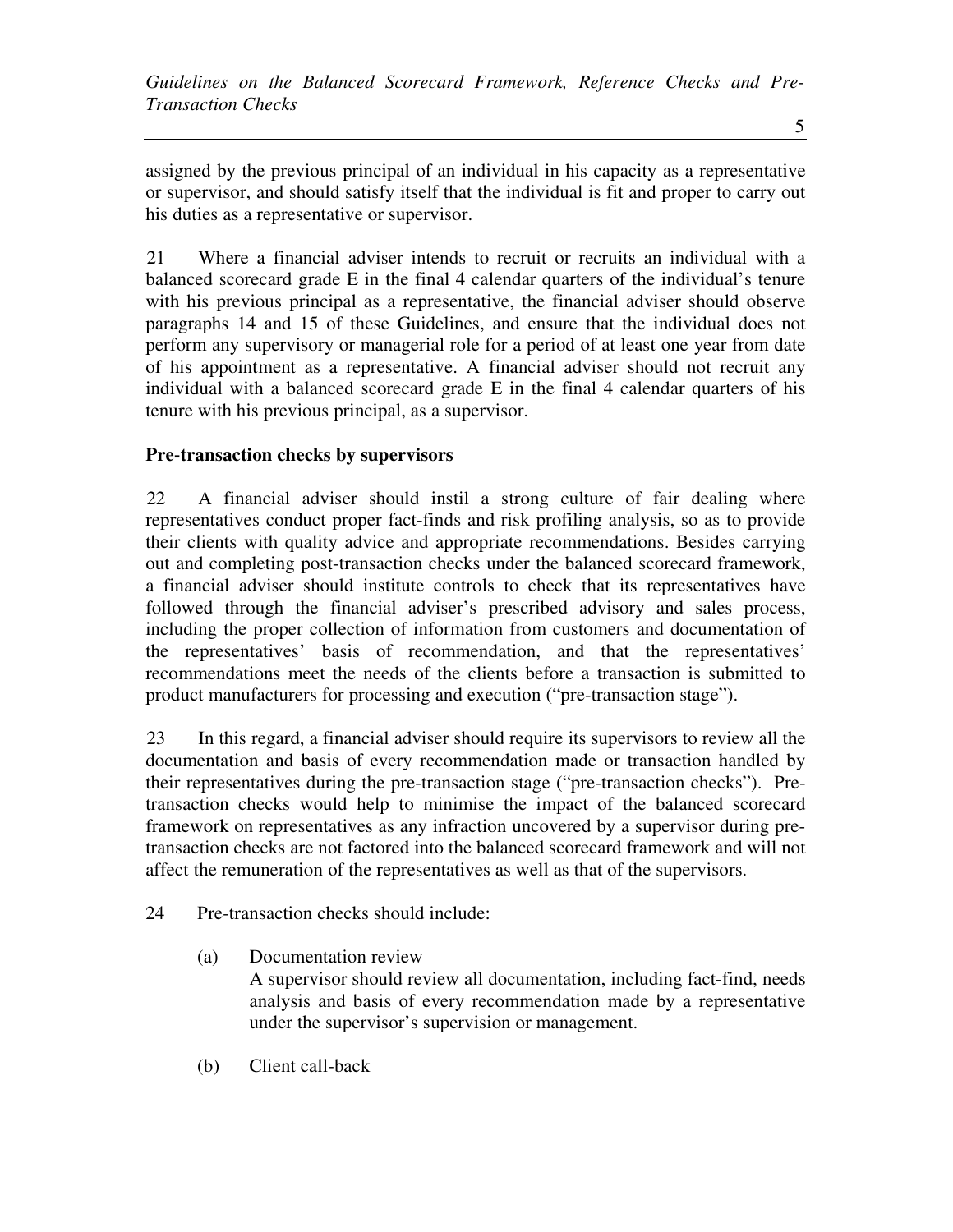- (i) Where a representative has made a recommendation to any selected client, a supervisor should conduct client call-backs with the selected client in respect to the recommendation.
- (ii) Where a representative is a selected representative, the supervisor should conduct client call-backs with every client to whom the selected representative made any recommendation.
- 25 A financial adviser may
	- (a) engage a staff who does not make recommendations or effect transactions for clients ("non-sales staff") or a third party provider to conduct pre-transaction checks; or
	- (b) implement systems to check whether the recommended product is suitable for the client ("system-based method"),

subject to the condition that the financial adviser should be able to demonstrate and ensure that the non-sales staff*,* third party provider or system-based method is as effective and robust as pre-transaction checks conducted by a supervisor.

26 Where a supervisor, or the non-sales staff or third party provider referred to under paragraph 25(a), or a financial adviser who implements and uses a system-based method referred to under paragraph 25(b), is unable to complete the pre-transaction checks in relation to any recommendation made by a representative to a client on an investment product before a transaction is effected in relation to the investment product, the financial adviser should complete the pre-transaction checks within the free-look or cancellation period of the investment product.

27 Where a recommendation is made by a representative to a client in relation to an investment product which is time-sensitive and does not have a free-look or cancellation period, the financial adviser should complete the pre-transaction checks in relation to the recommendation within 5 calendar days from the date on which the transaction in relation to the investment product is effected. The Authority considers only the following investment products as time-sensitive in nature:

- (a) contracts or arrangements for purposes of foreign exchange trading or leveraged foreign exchange trading;
- (b) bonds;
- (c) structured deposits (such as a dual-currency investment); and
- (d) structured notes (such as an equity-linked note).

28 Where an investment product is found to be unsuitable for the client under the pre-transaction checks, a financial adviser should allow the affected client to elect to modify or cancel its transaction in relation to the investment product and the financial adviser should not require the affected client to bear any difference in the value of the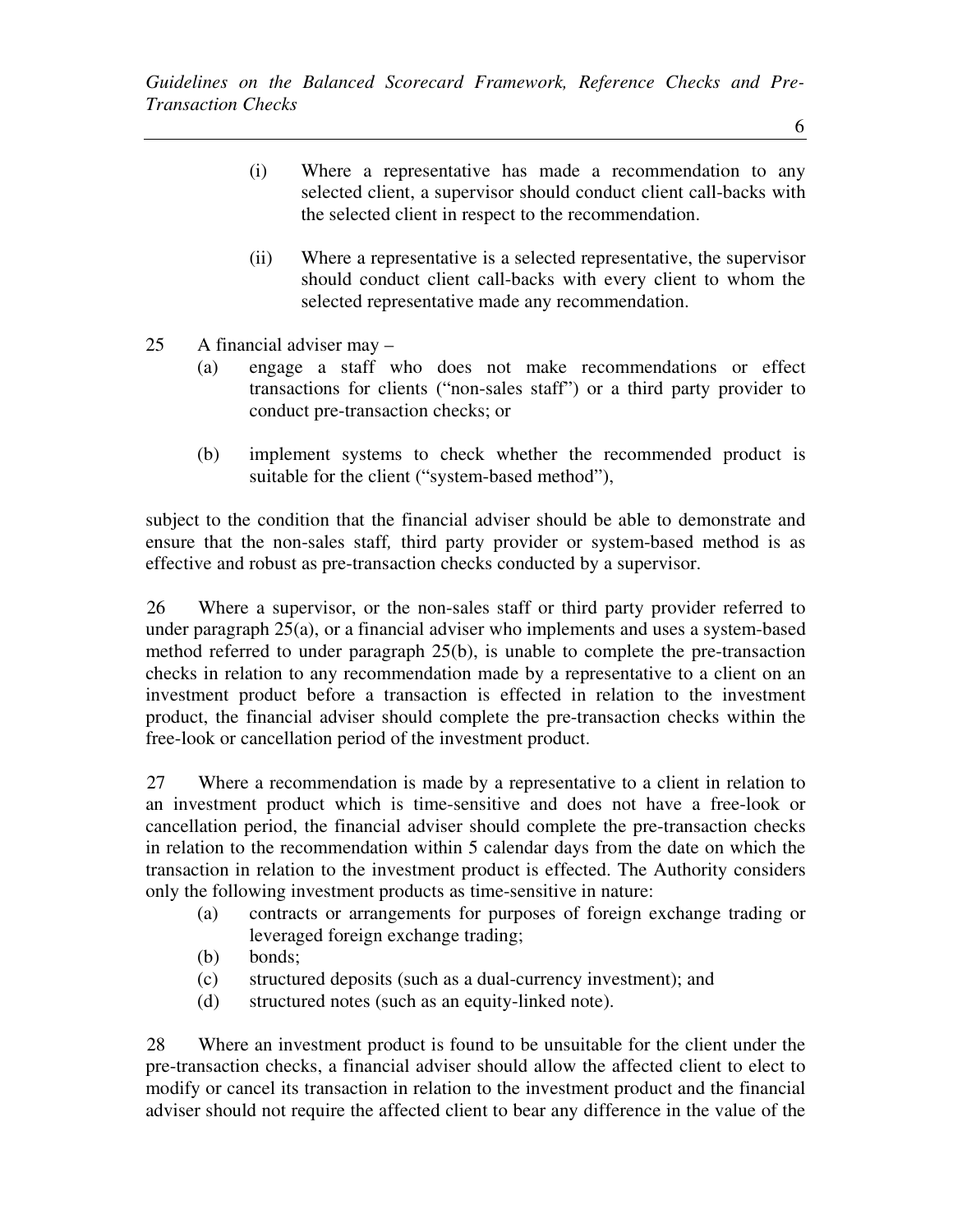investment product and any other relevant cancellation or modification fees and charges (if any). The financial adviser should also give a new recommendation to the client, if so requested.

29 A financial adviser should ensure that every infraction uncovered by a supervisor, the non-sales staff or third party, or pursuant to the system-based methods, referred to in paragraph 25, during the pre-transaction checks, are rectified by the representative concerned.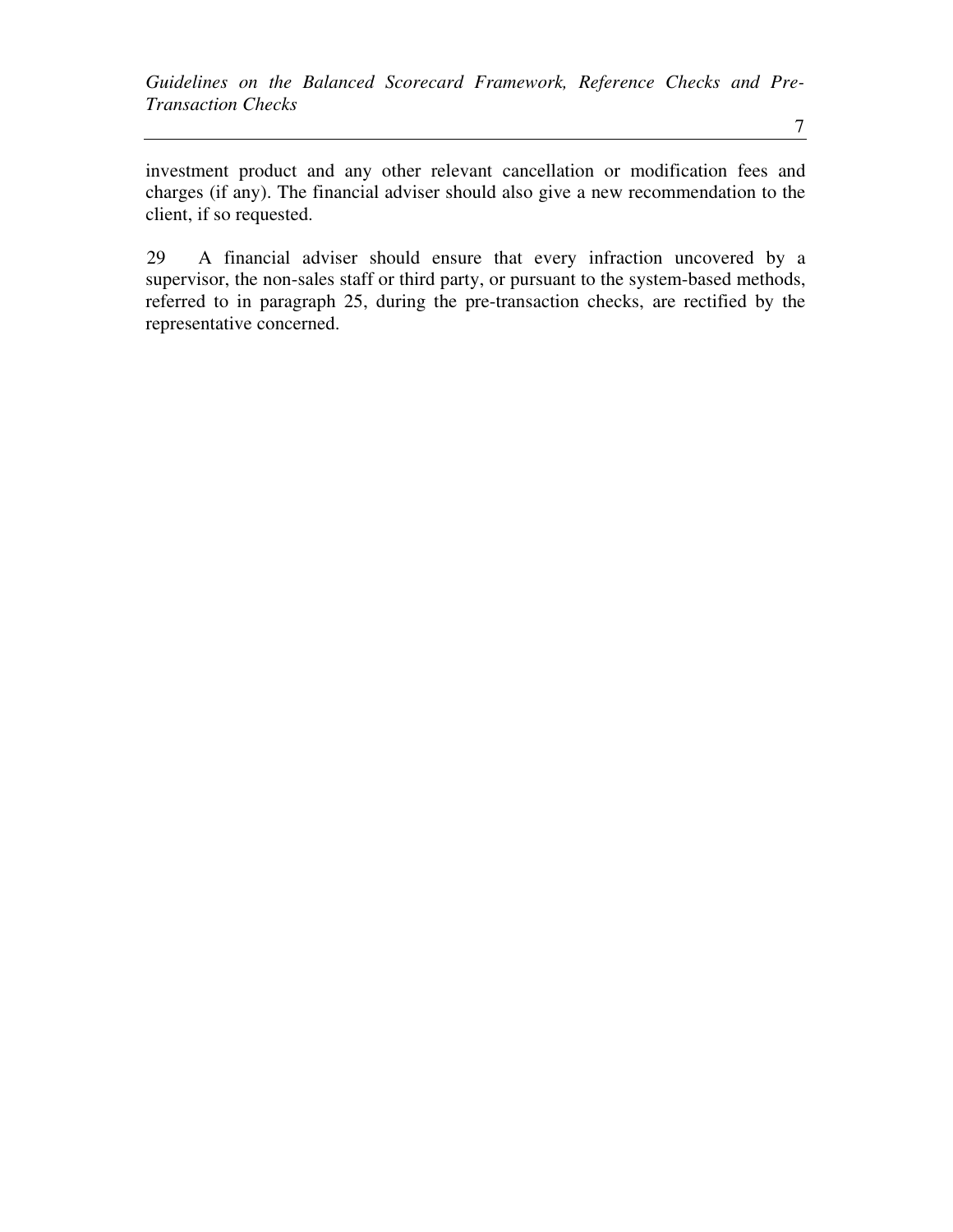8

# **Annex 1**

| <b>Guidance for documentation reviews</b>                                       |     |                |                              |
|---------------------------------------------------------------------------------|-----|----------------|------------------------------|
| Non-sales KPI 1: Understanding a client's needs -                               | Yes | N <sub>0</sub> | <b>Not</b><br>appli<br>cable |
| Did the representative document all of a client's personal                      |     |                |                              |
| particulars?                                                                    |     |                |                              |
| (Name, age or date of birth, education qualifications, language<br>proficiency) |     |                |                              |
| Did<br>document the<br>following<br>the representative<br>client                |     |                |                              |
| information:                                                                    |     |                |                              |
| Financial objectives<br>a)                                                      |     |                |                              |
| (Including the client's protection, savings, investments, or                    |     |                |                              |
| Time horizon information should be<br>heath needs.                              |     |                |                              |
| indicated with the financial objectives)                                        |     |                |                              |
| Risk tolerance or profile<br>b)                                                 |     |                |                              |
| Occupation or employment status<br>c)                                           |     |                |                              |
| Financial situation<br>d)                                                       |     |                |                              |
| (Including assets, liabilities, cash flow and annual income)                    |     |                |                              |
| Source and amount of regular income<br>e)                                       |     |                |                              |
| Financial commitments of the client<br>f                                        |     |                |                              |
| Current investment portfolio, including any life policies or<br>g)              |     |                |                              |
| collective investment schemes                                                   |     |                |                              |
| Proportion of amount to be invested to total assets (i.e.<br>h)                 |     |                |                              |
| whether the amount to be invested is a substantial portion                      |     |                |                              |
| of the client's assets)                                                         |     |                |                              |
| For any recommendation made in respect of any life<br>$\mathbf{i}$              |     |                |                              |
| policy, the number of dependants of the client and the                          |     |                |                              |
| extent and duration of financial support required for each                      |     |                |                              |
| of the dependants                                                               |     |                |                              |
| Where the client has a joint investment application, did the                    |     |                |                              |
| representative conduct the Client Knowledge Assessment for                      |     |                |                              |
| both account owners?                                                            |     |                |                              |
| If the information referred to in the sections above is not                     |     |                |                              |
| collected and documented, is there a valid reason? If yes, please               |     |                |                              |
| specify the reason:                                                             |     |                |                              |
|                                                                                 |     |                |                              |
|                                                                                 |     |                |                              |
|                                                                                 |     |                |                              |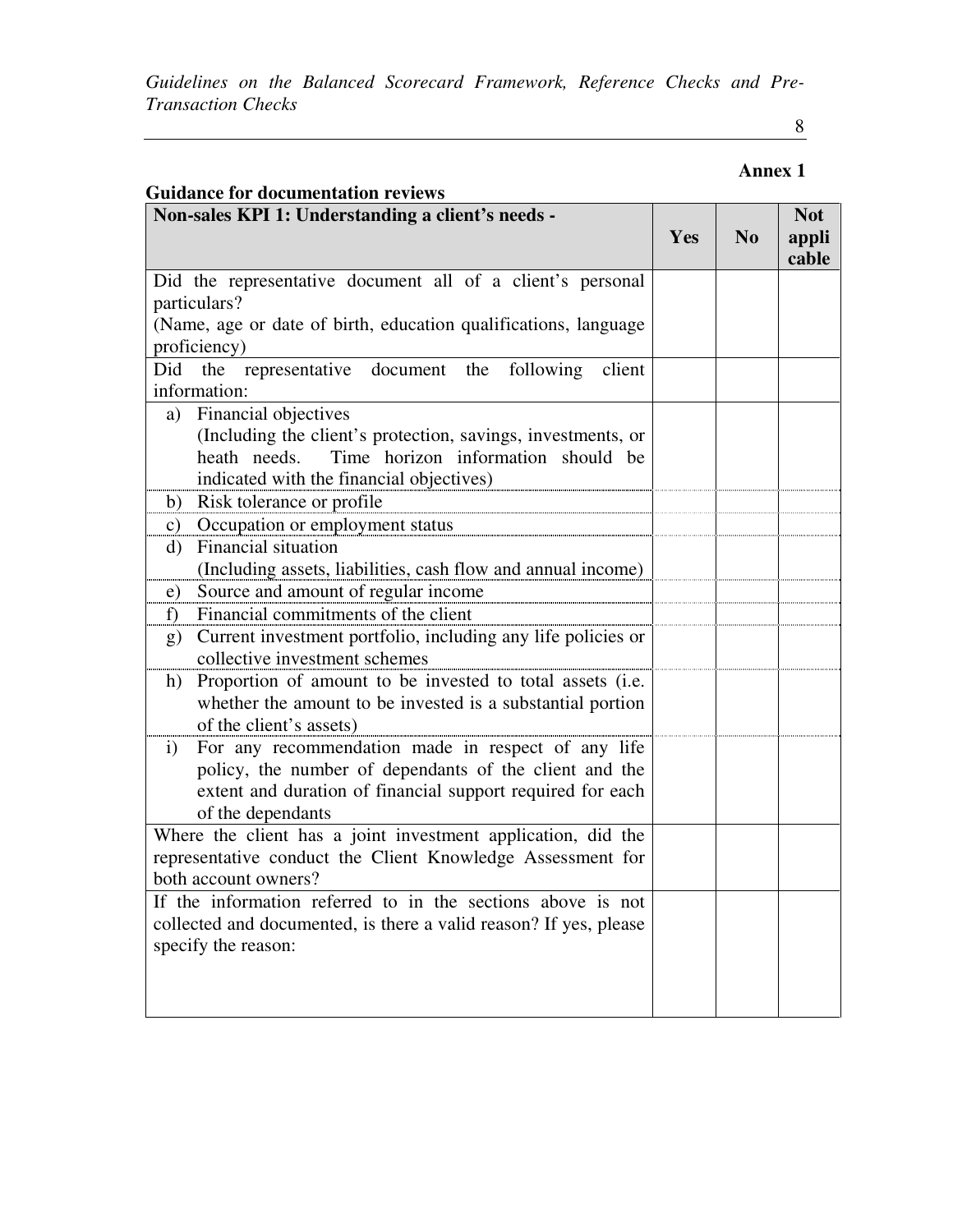| Non-sales KPI 2: Suitability of product recommendations -         | Yes | No | <b>Not</b><br>Appli<br>cable |
|-------------------------------------------------------------------|-----|----|------------------------------|
| Did the representative document the assumptions used for his      |     |    |                              |
| recommendation (e.g. return on investment, inflation rate,        |     |    |                              |
| education costs, or retirement age of the client) and are these   |     |    |                              |
| assumptions reasonable?                                           |     |    |                              |
| Did the representative conduct a risk profiling for the client?   |     |    |                              |
| Did the representative document the basis of recommendation       |     |    |                              |
| for the investment product recommended?                           |     |    |                              |
| Did the representative recommend an investment product which      |     |    |                              |
|                                                                   |     |    |                              |
| a) meets the financial objectives of the client;                  |     |    |                              |
| b) is affordable to the client;                                   |     |    |                              |
| c) is aligned with the client's investment horizon;               |     |    |                              |
| d) matches the client's risk profile;                             |     |    |                              |
| e) takes into account the client's concentration risk; or         |     |    |                              |
| f) takes into consideration the particular needs of the client    |     |    |                              |
| (e.g. the number and age of the client's dependants)              |     |    |                              |
| FOR SELECTED CLIENTS ONLY                                         |     |    |                              |
| Is there a file note, call-log or document annotation (whichever  |     |    |                              |
| is applicable) on the client call-back by the supervisor?         |     |    |                              |
| Depending on whether there are facts and circumstances in a       |     |    |                              |
| transaction which warrant a closer scrutiny, was the client call- |     |    |                              |
| back adequately performed by the supervisor and did the           |     |    |                              |
| supervisor ask the client relevant questions in relation to the   |     |    |                              |
| transaction                                                       |     |    |                              |
| (e.g. if the client is an elderly person who has invested his CPF |     |    |                              |
| monies, did the supervisor ask if the client was aware on how     |     |    |                              |
| the returns offered by the investment product compared with the   |     |    |                              |
| interest rates earned by monies in the different CPF accounts     |     |    |                              |
| held by the client?)                                              |     |    |                              |

| Non-sales KPI 3: Adequacy of information disclosure –          | Yes | N <sub>0</sub> | <b>Not</b><br>Appli<br>cable |
|----------------------------------------------------------------|-----|----------------|------------------------------|
| Did the client sign the risk disclosure statement accompanying |     |                |                              |
| the investment product?                                        |     |                |                              |
| Did the client acknowledge receipt of the following documents: |     |                |                              |
| a) Financial Needs Analysis (Fact-find form, the specific      |     |                |                              |
| recommendations of the representative and the basis for the    |     |                |                              |
| recommendation)                                                |     |                |                              |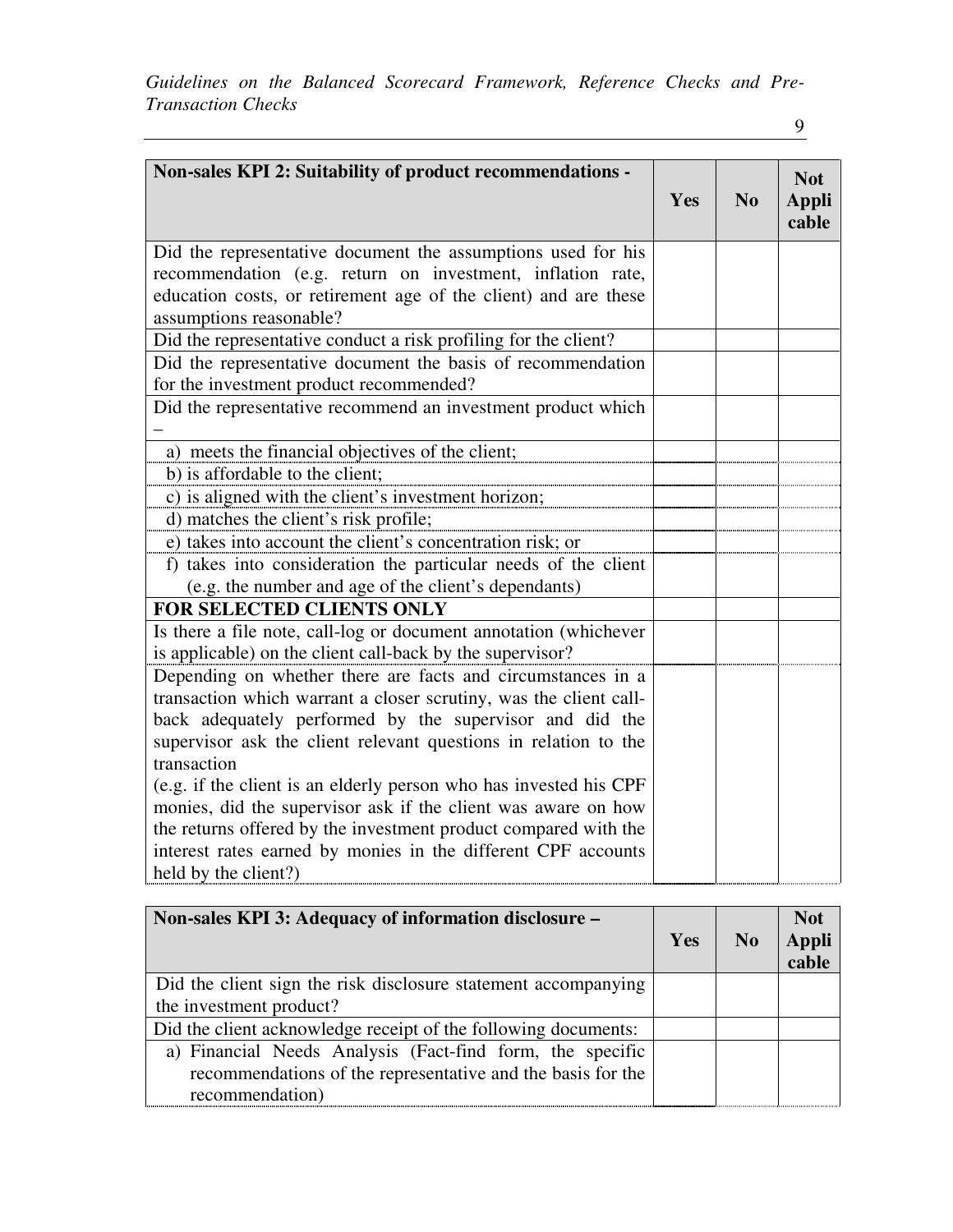| b) Prospectus, fund factsheet, Product Summary or Product        |  |  |
|------------------------------------------------------------------|--|--|
| Highlight Sheet of the investment product                        |  |  |
| c) Benefit Illustration (for life policies)                      |  |  |
| Is there a written acknowledgement from the client, that the     |  |  |
| following information, has been explained to the client:         |  |  |
|                                                                  |  |  |
| (Note: A financial adviser should refer to the Notice on         |  |  |
| Information to Clients and Product Information Disclosure        |  |  |
| [Notice No. FAA N03] on its disclosure requirements)             |  |  |
| a) Nature and objective of the investment product                |  |  |
| b) Details of the product provider                               |  |  |
| c) Party against whom the client may take action to enforce      |  |  |
|                                                                  |  |  |
| his rights with respect to the investment product purchased      |  |  |
| by the client                                                    |  |  |
| d) Intended client profile of the investment product             |  |  |
| e) Frequency of the reports and source from which the client     |  |  |
| could reasonably be expected to receive the reports on the       |  |  |
| investment product                                               |  |  |
| f) Amount of, frequency with which, and period over which        |  |  |
| payment is to be made by the client in respect of the            |  |  |
| investment product                                               |  |  |
| g) Benefits of the investment product, including the amount      |  |  |
| and timing for payment of benefits by the product provider       |  |  |
| and whether the benefits are guaranteed or non-guaranteed.       |  |  |
| For example:                                                     |  |  |
| • Whether capital or return is guaranteed                        |  |  |
|                                                                  |  |  |
| • Where the investment product is a life policy, reasons         |  |  |
| why any benefit is excluded by the life insurer in respect       |  |  |
| of the life policy                                               |  |  |
| h) Risk factors of the investment product                        |  |  |
| i) Amount, frequency of payment, and nature, of fees and         |  |  |
| charges to be borne by the client                                |  |  |
| j) Procedures, charges and restrictions on withdrawal or         |  |  |
| surrender of, or claim on, the investment product                |  |  |
| k) Warnings, exclusions and caveats in relation to the           |  |  |
| investment product                                               |  |  |
| 1) Free-look period for life policies or cancellation period for |  |  |
| unit trusts (whichever is applicable)                            |  |  |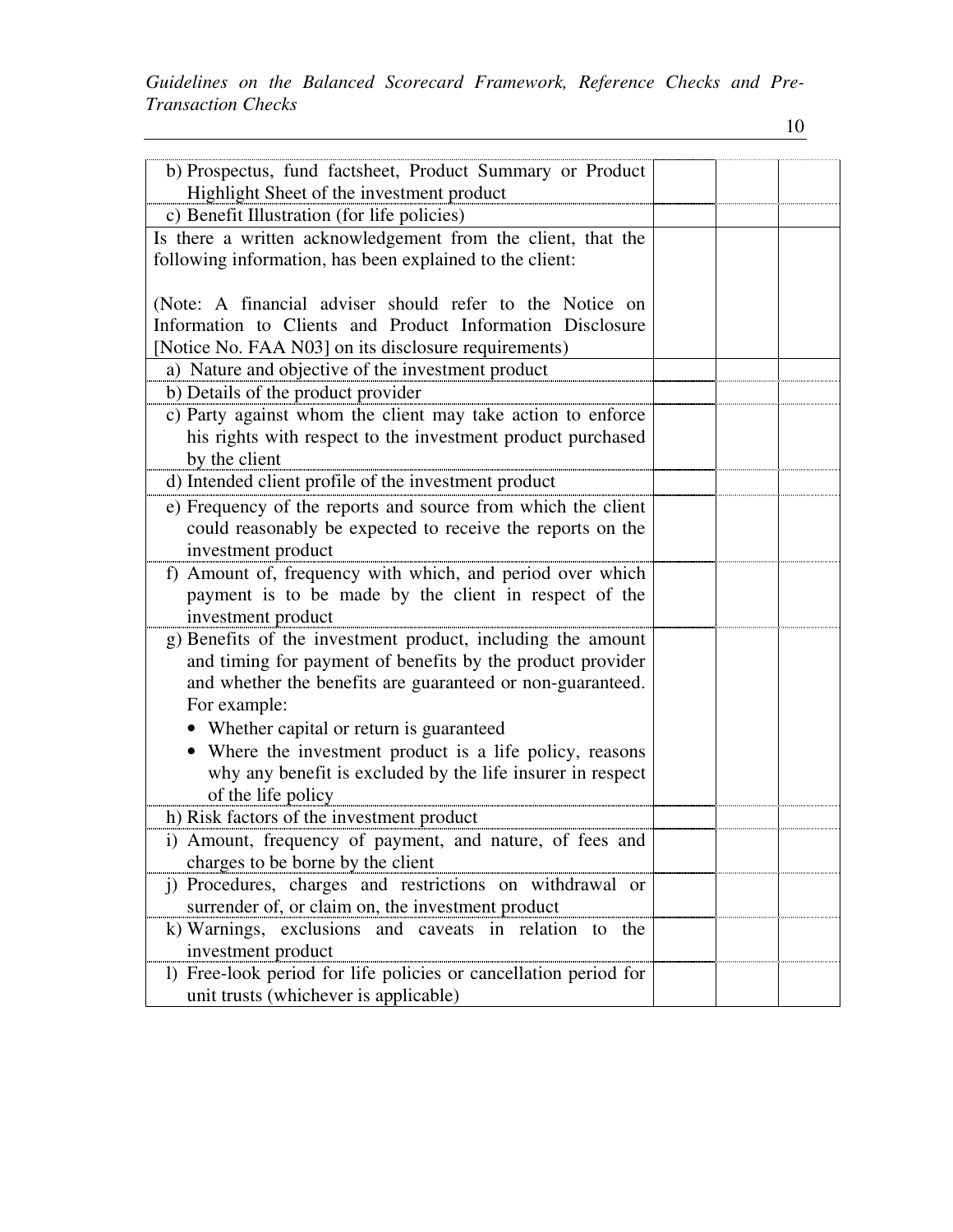11

| Non-sales KPI 4: Standards of professionalism and ethical conduct<br>in relation to the provision of financial advisory services                                                                              | <b>Yes</b> | No |
|---------------------------------------------------------------------------------------------------------------------------------------------------------------------------------------------------------------|------------|----|
| Based on documentation reviewed, are there any indications that a<br>representative has conducted himself unprofessionally or unethically?                                                                    |            |    |
| For example, are there any indications that the documentation has been<br>tampered with (e.g. use of correction-pens on material information and<br>the correction made has not been acknowledged by client)? |            |    |

# **Annex 2**

## **Guidance for client surveys Non-sales KPI 1: Understanding a client's needs**

- 1) Did the representative ask you questions in order to understand your financial situation, investment objective and risk appetite before recommending an investment product?
	- $\Box$  Yes  $\Box$  No  $\Box$  Cannot Recall

2) Was there any instance during the financial advisory process where you felt that your representative had influenced you to provide an answer or influenced you to modify your original answer to an answer that you are uncomfortable with as it is inaccurate or does not represent your intention?

 $\Box$  Yes  $\Box$  No  $\Box$  Cannot Recall

If yes, please explain how the representative had influenced you:

#### **Non-sales KPI 2: Suitability of product recommendations**

- 3) Did you understand the representative's explanation as to why an investment product is suitable for you?
	- $\Box$  Yes  $\Box$  No  $\Box$  Cannot Recall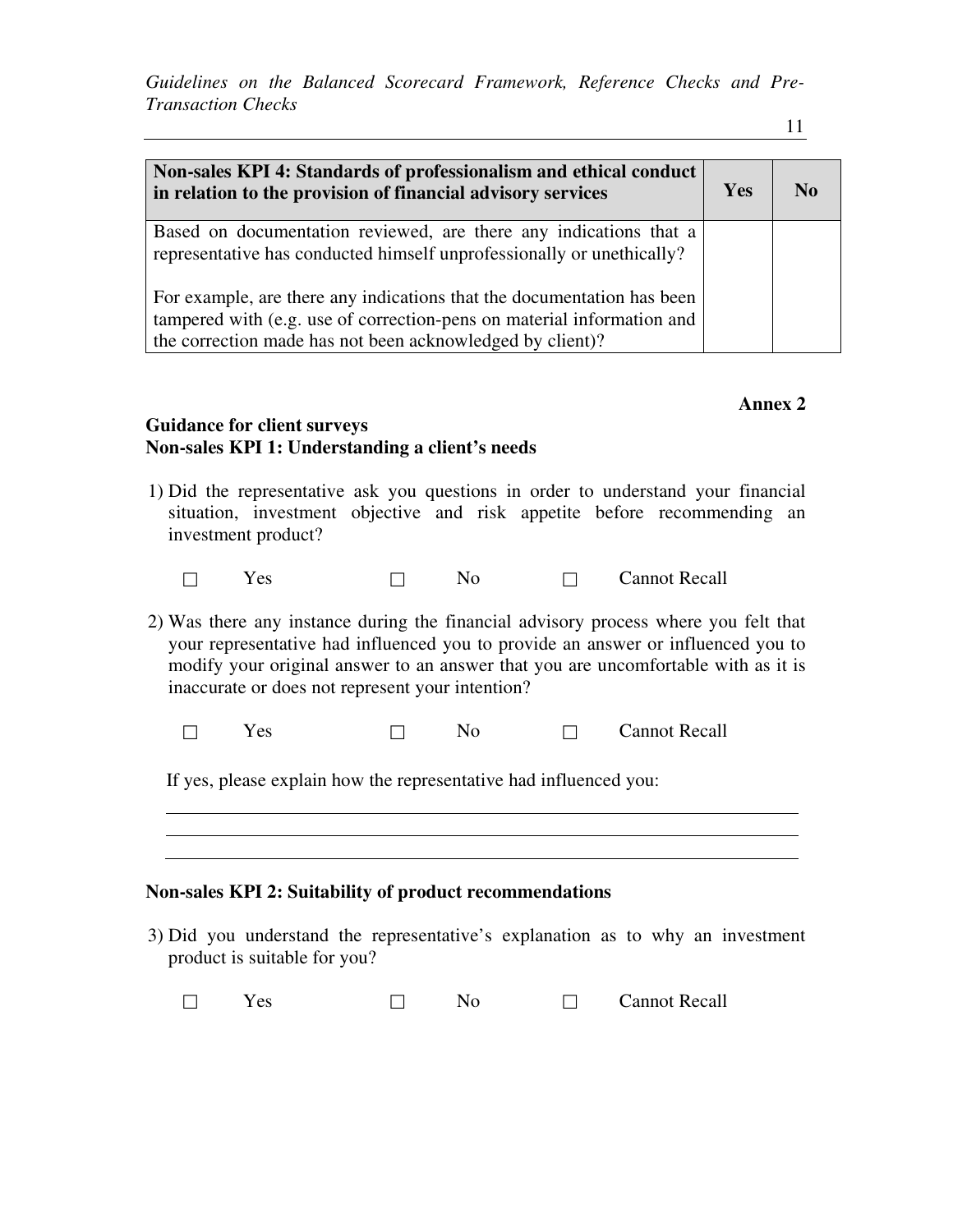# **Non-sales KPI 3: Adequacy of information disclosure**

4) Did the representative inform you that you have purchased a …..(Please refer to type of investment product as set out in the first column of the table below), and are you aware that …..(Please refer to corresponding brief description of the investment product as set out in the second column of the table below)?

|  | es |  |  |  | <b>Cannot Recall</b> |
|--|----|--|--|--|----------------------|
|--|----|--|--|--|----------------------|

| <b>Type of</b><br>investment<br>product                   | <b>Brief description of investment product</b>                                                                                                                                                                                                                                                      |
|-----------------------------------------------------------|-----------------------------------------------------------------------------------------------------------------------------------------------------------------------------------------------------------------------------------------------------------------------------------------------------|
|                                                           | i) you will not get back the full amount you have invested if<br>you withdraw before the Maturity Date;                                                                                                                                                                                             |
| <b>Structured</b><br><b>Deposit</b>                       | <b>AND</b>                                                                                                                                                                                                                                                                                          |
|                                                           | ii)structured deposits are not fixed deposits or savings<br>deposits, and are not covered under the deposit insurance<br>scheme.                                                                                                                                                                    |
|                                                           | i) you will not get back the full amount paid if you terminate<br>the plan early; (Note: This brief description is only intended<br>for traditional insurance plans and may not be applicable to<br>investment-linked insurance plans);                                                             |
| Insurance or<br>Investment-<br>linked<br><b>Insurance</b> | <b>Or</b><br>i)you will be subject to investment risk on the premium<br>paid for investment-linked insurance plans;                                                                                                                                                                                 |
| <b>Plans</b>                                              | <b>AND</b>                                                                                                                                                                                                                                                                                          |
|                                                           | ii)there is a 14-day free look period, or you may cancel this<br>insurance plan or investment-linked insurance plan (as the case<br>may be) within 14 days from the date on which you receive the<br>policy from the insurance company, and if so, you would be<br>returned your money or premiums. |
|                                                           | i)an investment in unit trusts is subjected to investment risk;                                                                                                                                                                                                                                     |
| <b>Unit Trusts</b>                                        | <b>AND</b>                                                                                                                                                                                                                                                                                          |
|                                                           | ii)there is a 7-day cancellation period and you would be<br>returned your money, including the sales charge.                                                                                                                                                                                        |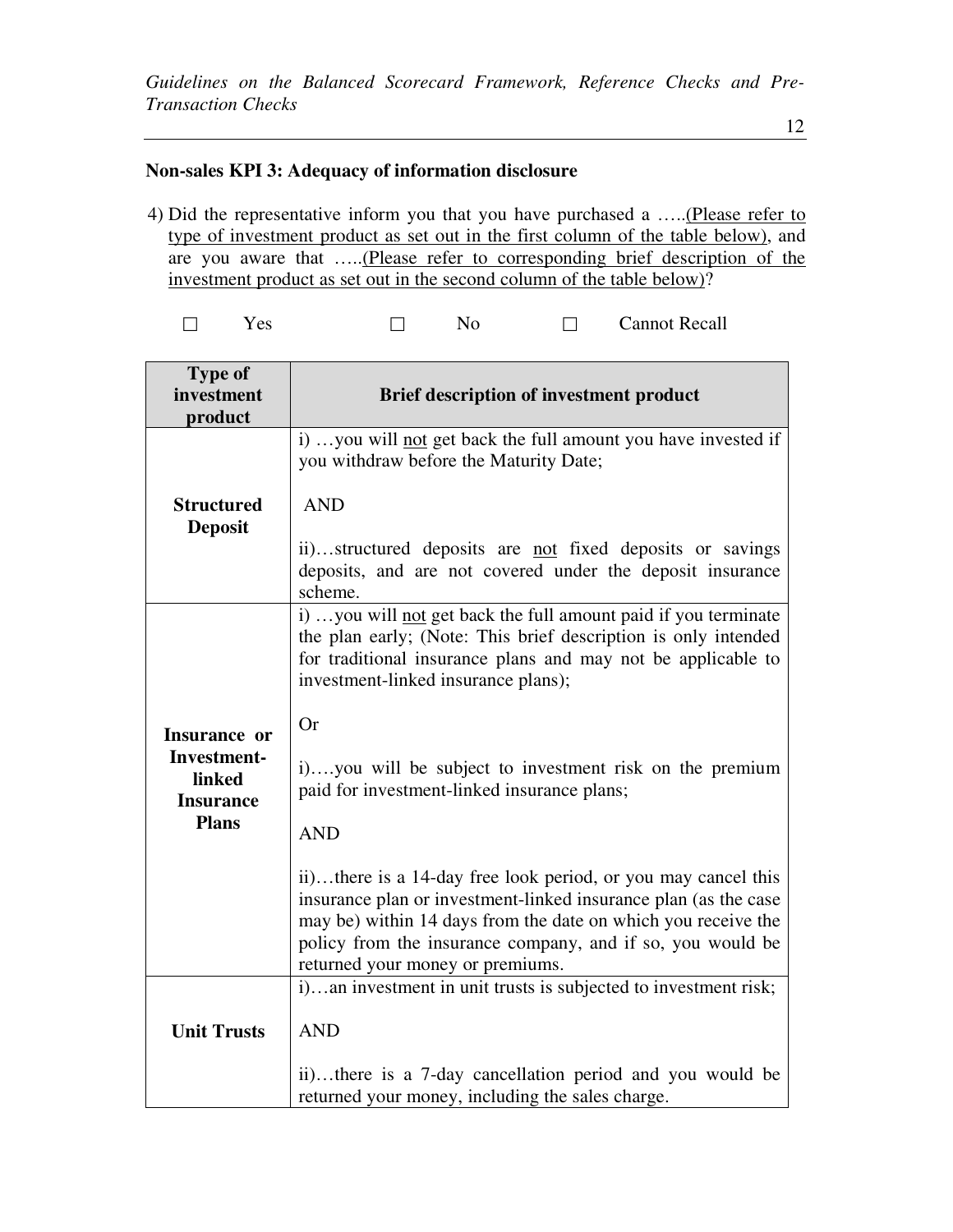| 13 |  |
|----|--|
|    |  |

| <b>Type of</b><br>investment<br>product                  | <b>Brief description of investment product</b>                                                                                                                                                             |
|----------------------------------------------------------|------------------------------------------------------------------------------------------------------------------------------------------------------------------------------------------------------------|
| <b>Treasury Flow</b><br><b>Products</b><br>(For example: | i)an investment in treasury flow products is subject to<br>investment risks and you will incur a premature termination<br>penalty if you terminate your investment before the Maturity<br>Date;            |
| Dual currency<br>returns, Equity-                        | <b>AND</b>                                                                                                                                                                                                 |
| linked<br>convertible<br>investment)                     | ii)you may or may not receive your original investment<br>amount if you terminate the investment before its Maturity<br>Date.                                                                              |
|                                                          | i)an investment in bonds is subject to investment risk;                                                                                                                                                    |
| <b>Bonds</b>                                             | <b>AND</b>                                                                                                                                                                                                 |
|                                                          | ii) if the bond is prematurely sold prior to maturity, the sale<br>price of the bond will depend on prevailing market prices and<br>may be higher or lower than the initial purchase price of the<br>bond. |
|                                                          | i)  an investment in a structured note is subject to investment<br>risks and you will incur a premature termination penalty if you<br>withdraw before its Maturity Date;                                   |
| <b>Structured</b><br><b>Note</b>                         | <b>AND</b>                                                                                                                                                                                                 |
|                                                          | ii) there is a 7-day cancellation period where you would be<br>returned your money.                                                                                                                        |

# **Non-sales KPI 4: Standards of professionalism and ethical conduct in relation to the provision of financial advisory services**

- 5) Were there any aspects of the sales process that you were dissatisfied with?
	- $\Box$  Yes If yes, please elaborate: No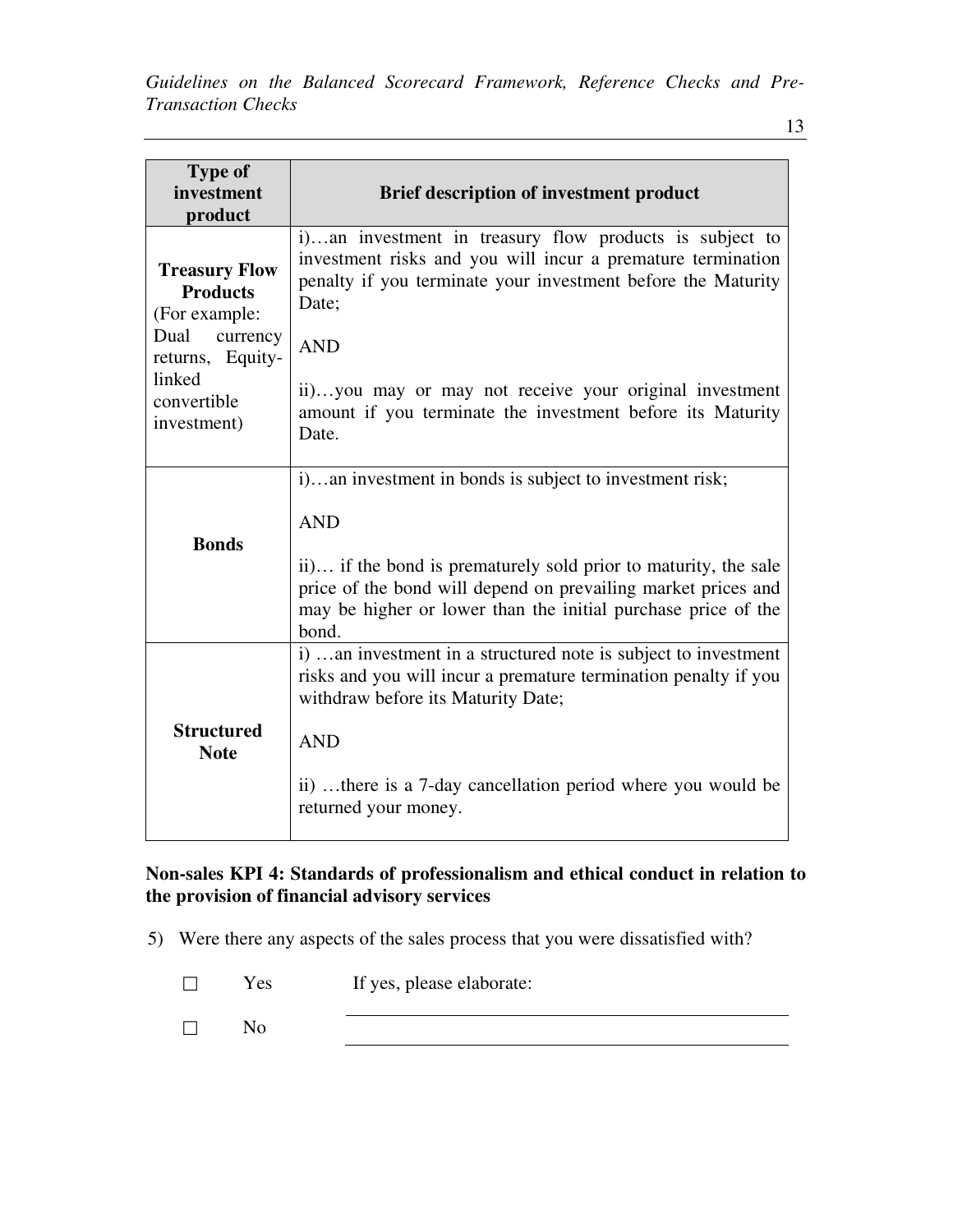Note: If the ISA Unit has reasons to believe there may be a potential infraction in relation to a sampled transaction, the ISA Unit may consider asking more specific questions, for example:

- (i) Were you asked to sign blank or incomplete forms; or
- (ii) Were you asked to sell part of your current investment portfolio and purchase another investment product without a clear explanation from the representative for the basis for so doing?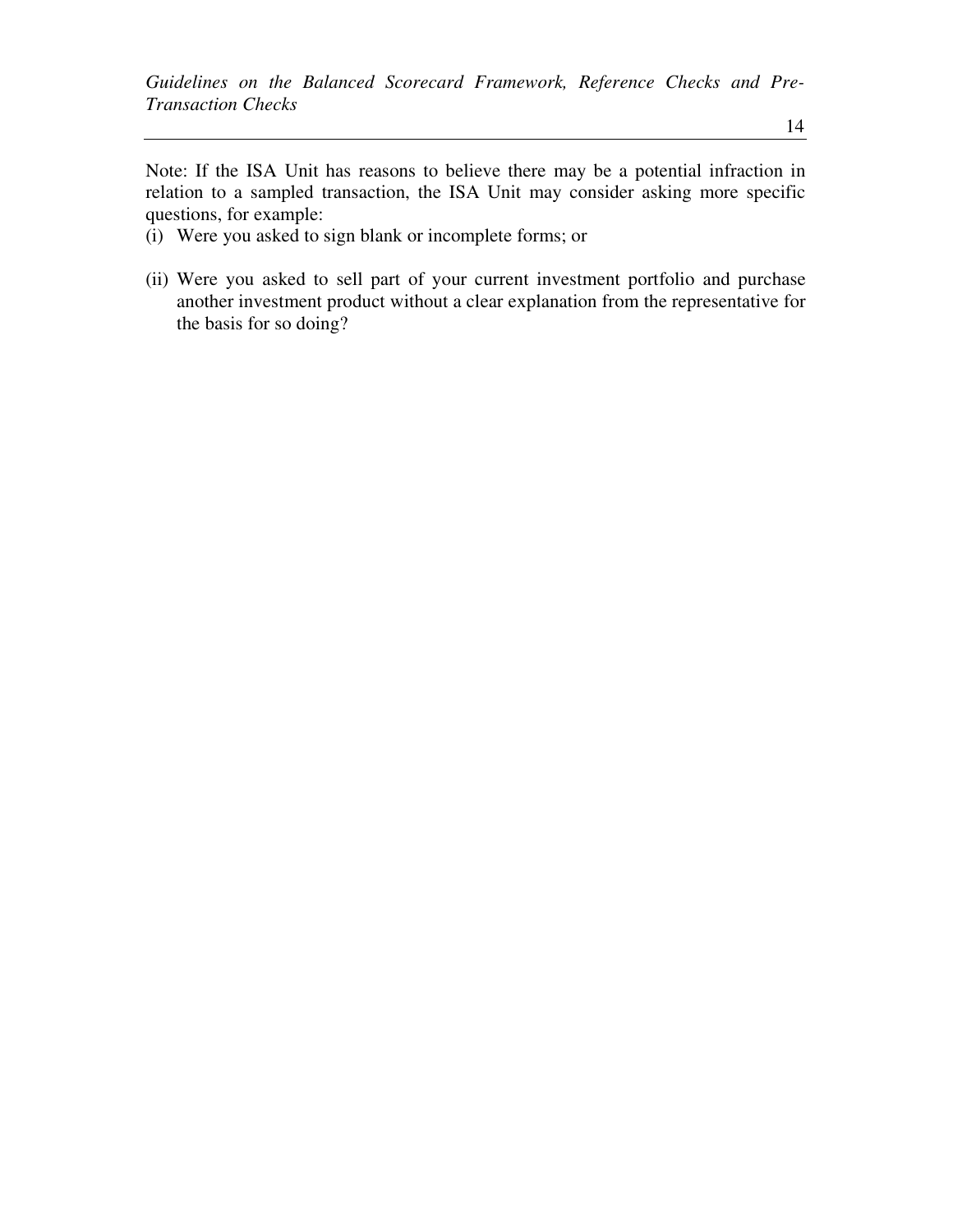#### **Annex 3**

## **Examples of Category 1 infractions**

#### *Example 1 - KPIs 1 & 2*

The information collected by the representative was insufficient to enable the representative to have a good understanding of a client's profile, risk appetite and financial objectives, and the investment product recommended by the representative was not suitable for the client.

#### **Scenarios:**

- (a) A representative recommended an investment product to a client before collecting pertinent information from the client on his profile, risk appetite and financial objectives. As a result, the investment product recommended by the representative to the client does not meet the risk appetite, financial objectives or particular needs of the client.
- (b) A representative did not conduct the Customer Knowledge Assessment on a client and the client did not have the knowledge and experience to understand the risks and features of a specified investment product ("SIP"), but the SIP was recommended to the client nonetheless.
- (c) A representative influenced a client's answers to the risk profiling questions so that the client's risk profile matched the investment product that the representative was trying to sell to the client.
- (d) During the fact-find, a client indicated that he wanted bonds with fixed coupon payments. The representative assumed that the client was referring to bond funds (unit trusts) and sold \$250,000 of a global bond fund to the client, instead of a pure vanilla bond.
- (e) A client took up a mortgage loan with the bank. During the presentation, the representative recommended a mortgage reducing term assurance ("MRTA") policy to the client without finding out from the client if he already has a term insurance policy which can provide adequate coverage for the tenor of the mortgage loan. In actual fact, the client did not need to purchase the MRTA policy.
- (f) A representative failed to collect information on a client's source of income in the fact-find form. The representative assumed that the client was currently employed as the client was dressed in business attire. As such, representative ticked "employment" as the client's source of income. The representative sold a monthly investment plan for unit trusts to the client, which required the client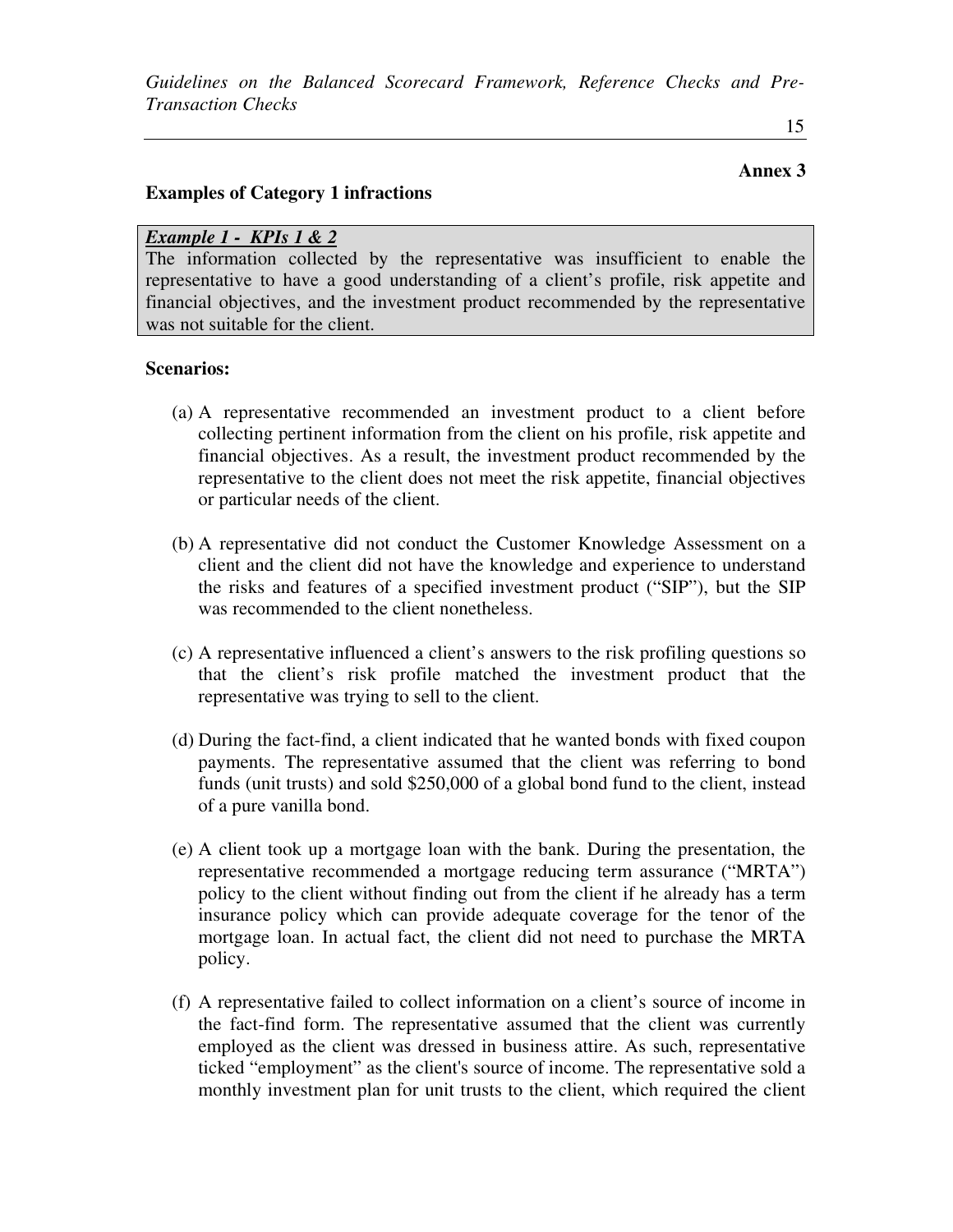to contribute a fixed amount for a minimum of 12 months. In fact, the client is a retiree with no regular source of income.

## *Example 2 - KPI 2*

Having conducted the necessary fact-find, a representative recommended an investment product to a client without taking into account the client's financial objectives, investment horizon, risk profile, financial situation and particular circumstances and needs. Relying on the representative's recommendation, the client bought the recommended investment product. During the post-transaction checks carried out by the ISA Unit, the ISA Unit found that the representative did not have a reasonable basis for his recommendation and the investment product recommended by the representative to the client did not meet the client's financial objectives, investment horizon, risk profile, financial situation or particular needs.

## **Scenarios:**

- (a) A client requested that a representative recommends an investment product that is capital guaranteed as he did not wish to risk losing his retirement savings. However, the representative recommended and sold a non-capital guaranteed investment product to the client.
- (b) A representative identified a client's need for high protection coverage. However, the representative recommended an investment product to the client which did not have any protection coverage. The representative did not provide any justification for recommending an investment product that did not address the client's need for high protection coverage.
- (c) A representative recommended an insurance plan where the monthly premium payment was more than the client's monthly disposable income. The representative did not provide the client any justification for his recommendation.
- (d) A representative insisted that a client should cancel an existing investment product to purchase another new investment product without providing any justification. The recommended investment product offered a lower level of benefit at a higher cost to the client and it did not meet the financial objectives of the client.
- (e) A representative told a client that he could gain higher returns if the client does a partial withdrawal from his existing policy and purchases another new policy. The representative had no basis to suggest that the new policy offered better returns than the existing policy, as the investment returns of the two policies were of different nature. The representative benefitted from the commission from these transactions.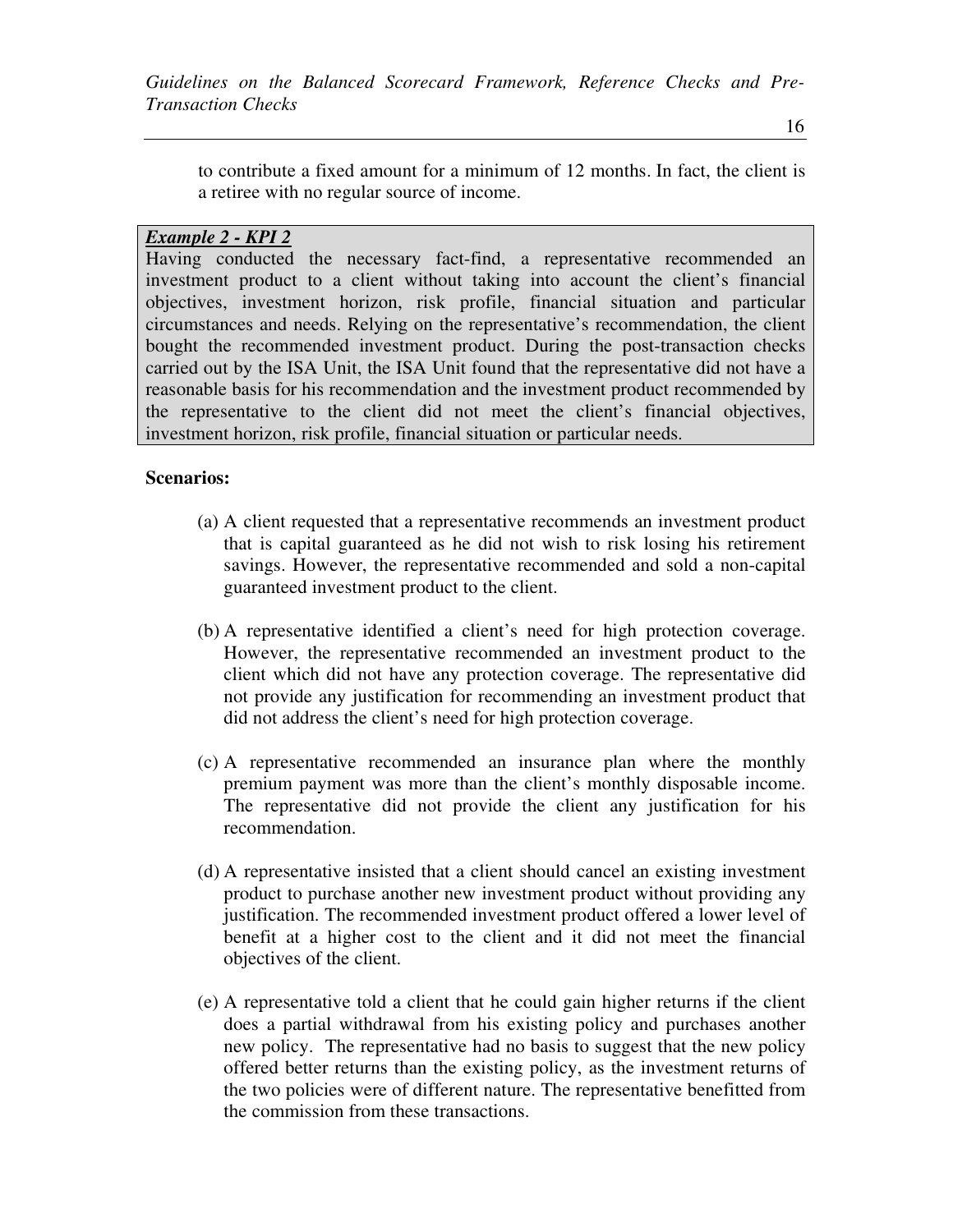- (f) A representative recommended a client to do a partial withdrawal from an investment-linked insurance policy to purchase another similar investmentlinked insurance policy, without providing a reasonable basis. The client had incurred additional transaction cost for the second investment-linked insurance policy which the client could have avoided if he did a fund switch.
- (g) A representative recommended a client to take up a new policy rather than to reinstate his lapsed policy, which was on premium holiday, without a reasonable basis. The representative was aware that it was a better choice for the client to reinstate the lapsed policy as it has a higher allocation rate than the new policy.
- (h) A representative recommended a structured note to a client on the basis that the client had understood the product. However, neither the client's education, employment status, investment background supported this conclusion.
- (i) A client has indicated to the representative that he has medium to long term savings needs to accumulate \$50,000 in 10 years. However, the representative recommended a 15-year savings plan and insisted that it was suitable for the client's profile.

## *Example 3 - KPI 3*

A representative failed to disclose or omitted to provide information on the key features, key risks or mechanics of an investment product which was recommended to a client, and the client would not have bought the investment product if the abovementioned information had been provided to him by the representative.

## **Scenarios:**

- (a) A representative recommended a dual currency investment product to a client but failed to inform the client that he may end up holding an alternative currency at maturity of the dual currency investment product, and the client would not have bought the recommended dual currency investment product if the abovementioned information had been provided to him by the representative.
- (b) A representative failed to inform a client that the benefits or returns relating to a recommended insurance plan are not guaranteed and subject to the performance of the insurer's participating funds, and the client would not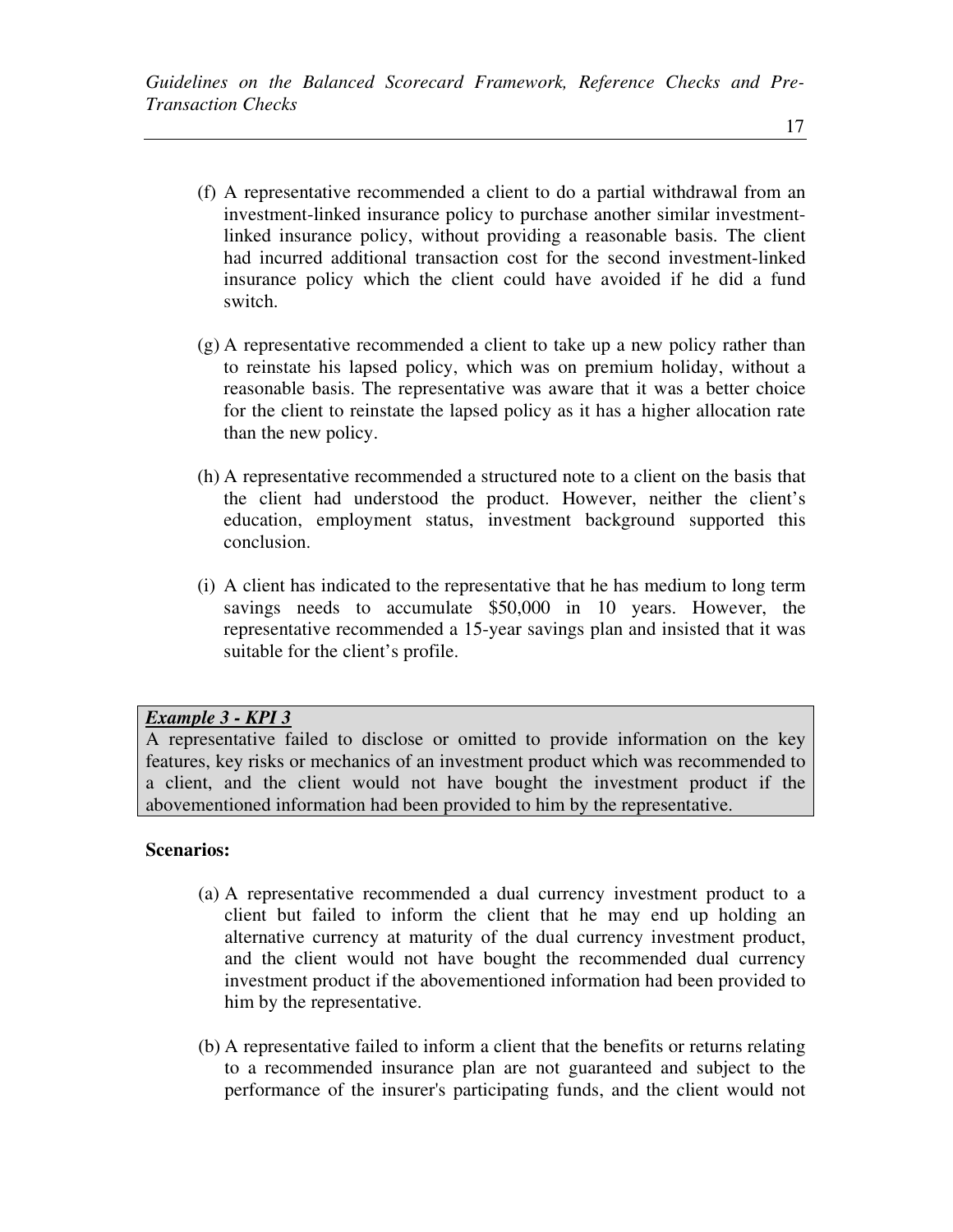have bought the recommended insurance plan if the abovementioned information had been provided to him by the representative.

- (c) A representative failed to inform a client that cancellation fees would apply for the premature withdrawal or termination of a recommended structured product or the capital of a structured product is not guaranteed unless the recommended structured product is held to maturity. The client would not have bought the recommended structured product if the abovementioned information had been provided to him by the representative.
- (d) A representative recommended a client to invest using his CPF monies to purchase an investment product but failed to inform the client of the current interest rates payable under the CPF Ordinary Account and Special Account, and the minimum interest rate guaranteed under the CPF Act (Cap.36), and the client would not have bought the investment product if he had known that the potential returns from the investment product may be lower than the interest rates he would earn under his CPF account.
- (e) A client has a risk adverse profile and indicated to the representative that he would not want to lock in his monies at all. The representative sold the client a structured product and did not inform him that he would not get back the full invested amount if he terminates the investment earlier than the stipulated period. The client would not have bought the product if this information had been provided to him by the representative.

# *Example 4 - KPIs 3 & 4*

A representative provided misleading statements to a client which resulted in the client believing that the recommended investment product is suitable for him. However, the recommended investment product was unsuitable for the client and did not meet the client's particular circumstances and needs.

# **Scenarios:**

- (a) A client purchased an insurance policy based on a representative's misrepresentation that it was a savings account that allowed him to deposit or withdraw funds at any point of time without incurring any charges or penalties.
- (b) A representative misled a client to believe that a recommended insurance investment-linked product is a unit trust.
- (c) A representative guaranteed a client that the client would receive the maturity value or cash value of a recommended investment product in six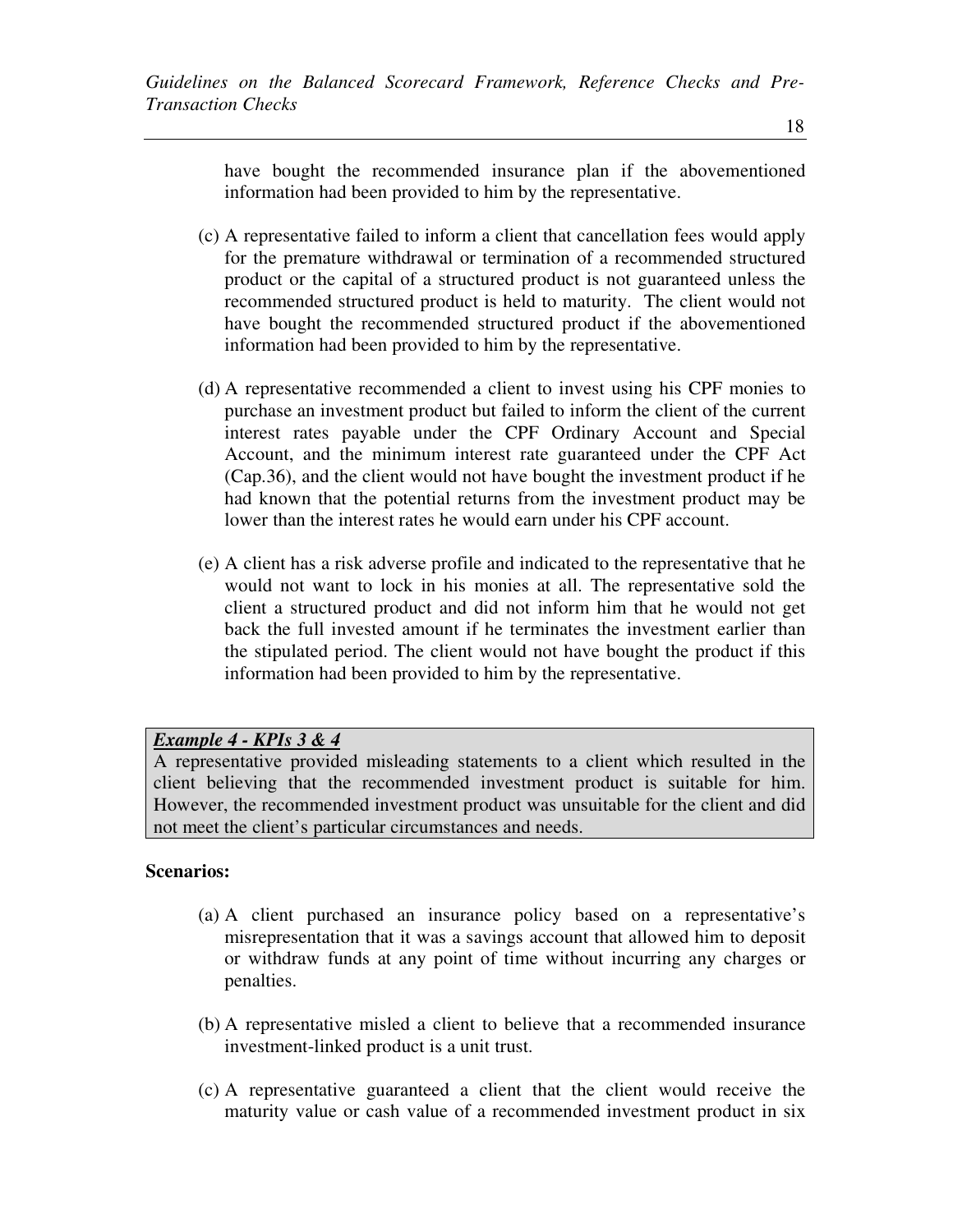months' time but this promise did not materialise. The client had informed the representative before he recommended the investment product that he needed the funds for a property purchase in six months' time.

- (d) A representative documented in the fact-find form that the cashback of the insurance policy would be paid out starting from the second year although he was fully aware that the yearly cashback of the insurance policy is only payable from the third year onwards.
- (e) A representative misrepresented that the insurance policy he has recommended also provides terminal illness coverage, when the policy only provides financial protection against death. As a result, the client bought the policy on the understanding that he would receive a payout under the policy if he was diagnosed with a terminal illness.
- (f) A client was told that he had made a gain of \$1,000 from his investment in an investment-linked insurance policy. When the client surrendered his policy, he had actually made a loss of \$20,000.
- (g) A representative told the client that the structured note was of very low risk and is a low risk alternative to fixed deposits, which was inconsistent with the prospectus and pricing statement of the structured note.
- (h) A representative misrepresented an endowment insurance plan as a savings plan with free insurance for the deposit and the client bought the product thinking that he was opening a fixed deposit account.

## *Example 5 - KPI 4*

A representative provided financial advisory services to a client in an unprofessional or unethical manner, which impinge on the representative's honesty, integrity or reputation.

## **Scenarios:**

- (a) A representative falsified the client's responses in the fact-find form to place the client into a higher risk bucket so that the client was able to purchase an investment product that was more risky than his actual risk profile.
- (b) A representative failed to execute a transaction for a client based on the client's instructions without valid cause, as the representative intended to accumulate his sales revenue based on his volume of closed sales for the following quarter, resulting in the client incurring losses.